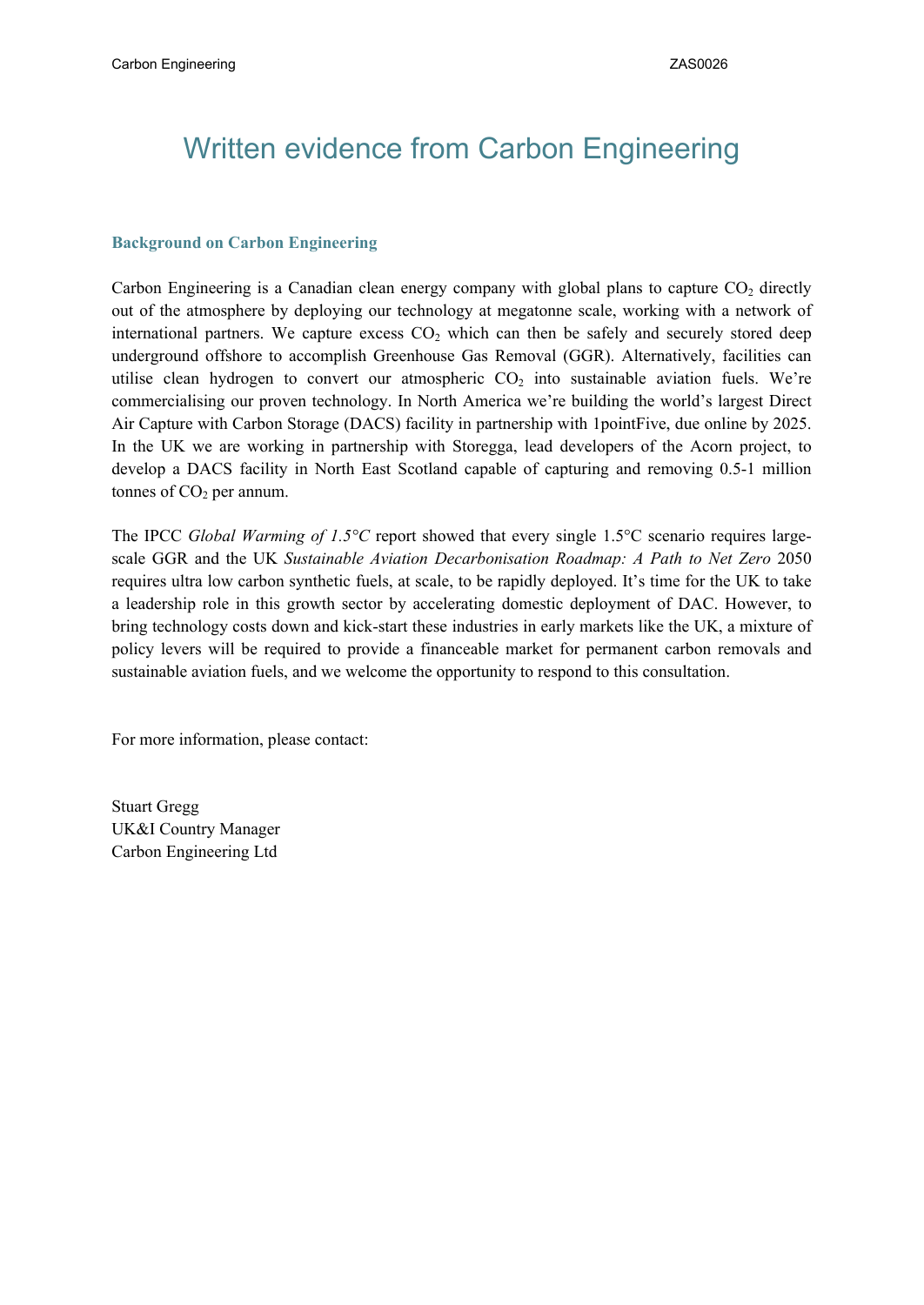**1. What contribution can operational efficiencies make to reduce emissions from aircraft / shipping vessels and over what timescale could these have an effect on emissions?**

Not answered

**2. How close are zero carbon fuels to commercialisation for aviation / shipping? How effective will the Jet Zero Council be in catalysing zero emissions technologies? What role should transitional fuels such as alternative hydrocarbon fuels play?**

## **General:**

Carbon Engineering believes that "zero carbon fuels" should be interpreted to encompass any dense energy carrier which has very low or zero life-cycle carbon intensity. This definition would include the types of synthetic hydrocarbons which can be manufactured from captured atmospheric CO2 and renewable hydrogen, such as those produced from CE's own Air to Fuels™ process. Such a definition allows for a more flexible and rapid scale-up of clean fuels than what could be accomplished by confining the definition solely to energy carriers - such as hydrogen or ammonia - without carbon, as such fuels will require complete infrastructure turn-over at multiple points along the down-stream fuel supply and combustion chain which will require decades.

Fuels from air and permanent greenhouse gas removals (GGR), such as DACS, offer a feasible, available and drop-in compatible solution whilst enabling the energy transition. One unit of GGR from DACS is equivalent in Global Warming Potential (GWP) impact to one unit of *GHG emissions avoided* by switching from fossil fuels to sustainable fuels with lower carbon intensity.

When considering sustainable fuels, it is essential they are measured on their GHG reduction potential on a full well-to-wing/ship basis.

Please note that we consider the commercial-readiness of zero carbon fuels in our answer to Question 3.

#### **Aviation: additional notes**

DAC is a critical component of two key aviation decarbonisation pathways: carbon removals and synthetic fuels, the Climate Change Committee stated in their 6th Budget Carbon Report for aviation that DAC will be a key component in *enabling synthetic fuels to displace fossil fuels*.

Whilst we fully support the work of the Jet Zero Council to date, indeed we sit on a handful of subgroups, we believe it is important to see synthetic fuels and carbon removals represented on the main Council too, otherwise it is not representative of the critical pathways to decarbonisation identified by the industry.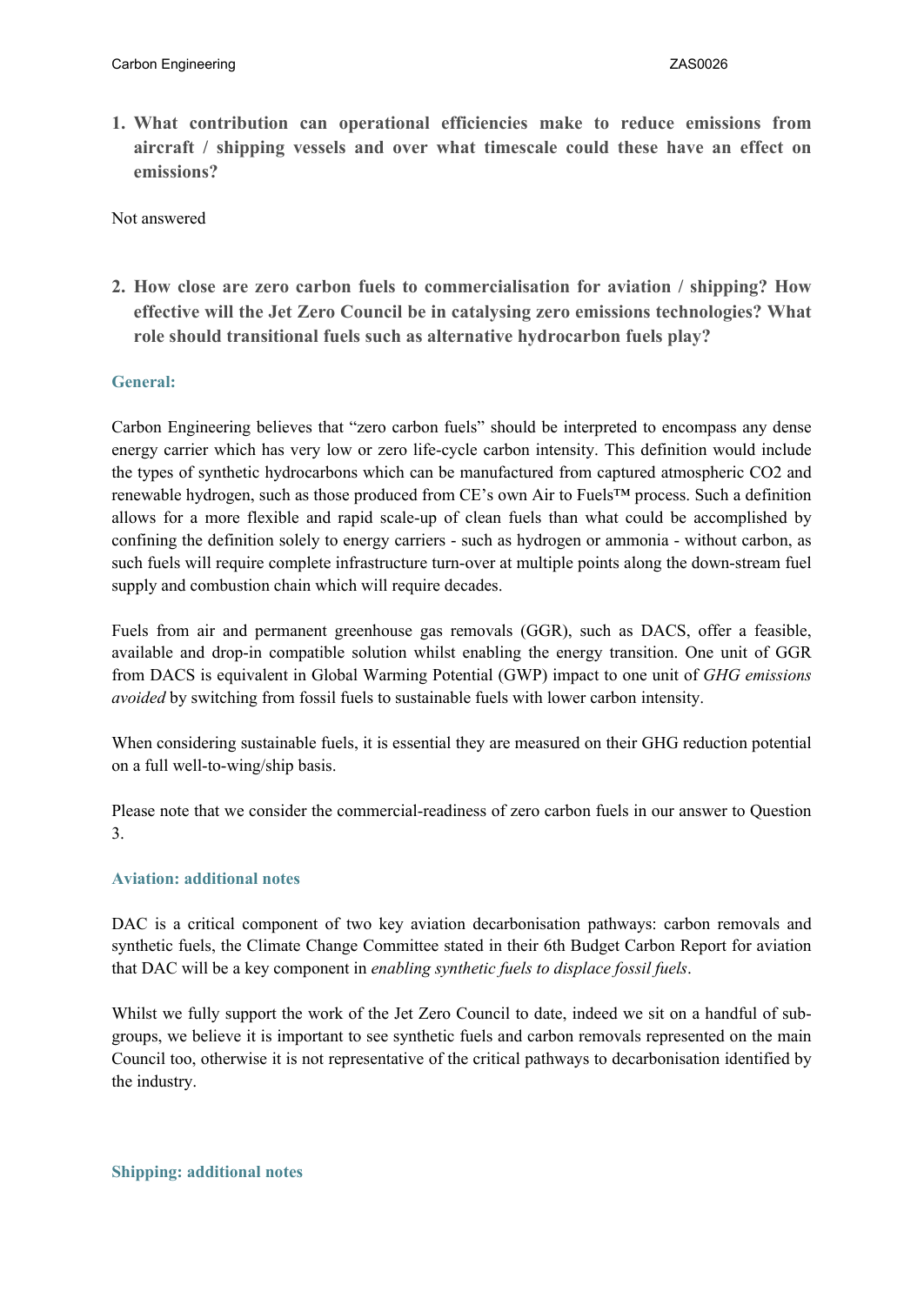It is important to note that transitional fuels proposed by the industry such as LNG, ammonia, or methanol remain problematic with engines and auxiliary equipment requiring retrofitting, also they potentially cause significant health hazards and environmental risks if non-planned release events occur. Further, such fuels only lower the overall GHG emissions of the shipping sector if their manufacture, transport, and use results in low life-cycle carbon intensities. IE. Methanol derived from natural gas reforming will offer minimal GHG reduction potential as its production and combustion still result in the release of fossil carbon to the atmosphere.

As no synthetic fuel can completely decarbonise shipping, GGR will be necessary to remove the residual emissions from the sector. DACS is an essential part of the GGR toolkit as it is essentially unlimited from a feedstock perspective and does not compete with food and agriculture frameworks. It is cost competitive (even before the expected innovation gains) versus fuels being considered for decarbonisation on a levelised cost basis. For example, blue ammonia, one of the most affordable shipping fuels being considered for decarbonisation, we understand from conversations with experts, has a levelised abatement cost ranging from  $$200/tCO<sub>2</sub>$  to  $$400/tCO<sub>2</sub>$ . Costs for DACS fall well within this range, with the technology being proven and in commercialisation with critically no feedstock limitations.

**3. What new technologies are there to reduce emissions from aircraft / shipping vessels and how close to commercialisation are they?**

# **General:**

In Question 2 we have outlined that DAC is an essential part of the decarbonisation toolkit. Carbon Engineering is deploying large-scale DAC which will be a critical driver of both carbon removals and synthetic fuels.

The current status of development of CE DAC technology is:

- CE has been operating a prototype demonstration plant in British Columbia since 2015 that is capable of extracting approximately 350 tonnes per annum of  $CO<sub>2</sub>$  from the atmosphere.
- CE has now commissioned a 1,000 tonnes per annum validation plant also in British Columbia, which will be used for advanced development of DAC.
- In the United States, CE has entered into a license agreement with development company 1PointFive. The agreement is to develop up-to-1 million tonnes per annum commercial DACS plants in the Permian basin, with the target of 27 such plants within the next decade.
- Front end-engineering design of the first such plant is underway and construction is expected to start in 2022, with the plant becoming fully operational in late 2024.
- Over 65,000 engineering hours have been invested in the technology to date by our partners and main engineering partner, Worley. Also, an independent engineering report by new technology experts Leidos has been supplied to investors detailing the progress.
- All equipment and process materials have industrial precedents, and existing supply chains are fully established with capacity for DAC. CE's focus is now on advanced development for deployment at scale within different environments and geological locations.
- In the UK, CE is in partnership with Storegga, lead developers of the Acorn site in North East Scotland. The team is developing a plant to remove 0.5-1 million tonnes of  $CO<sub>2</sub>$  p.a. This will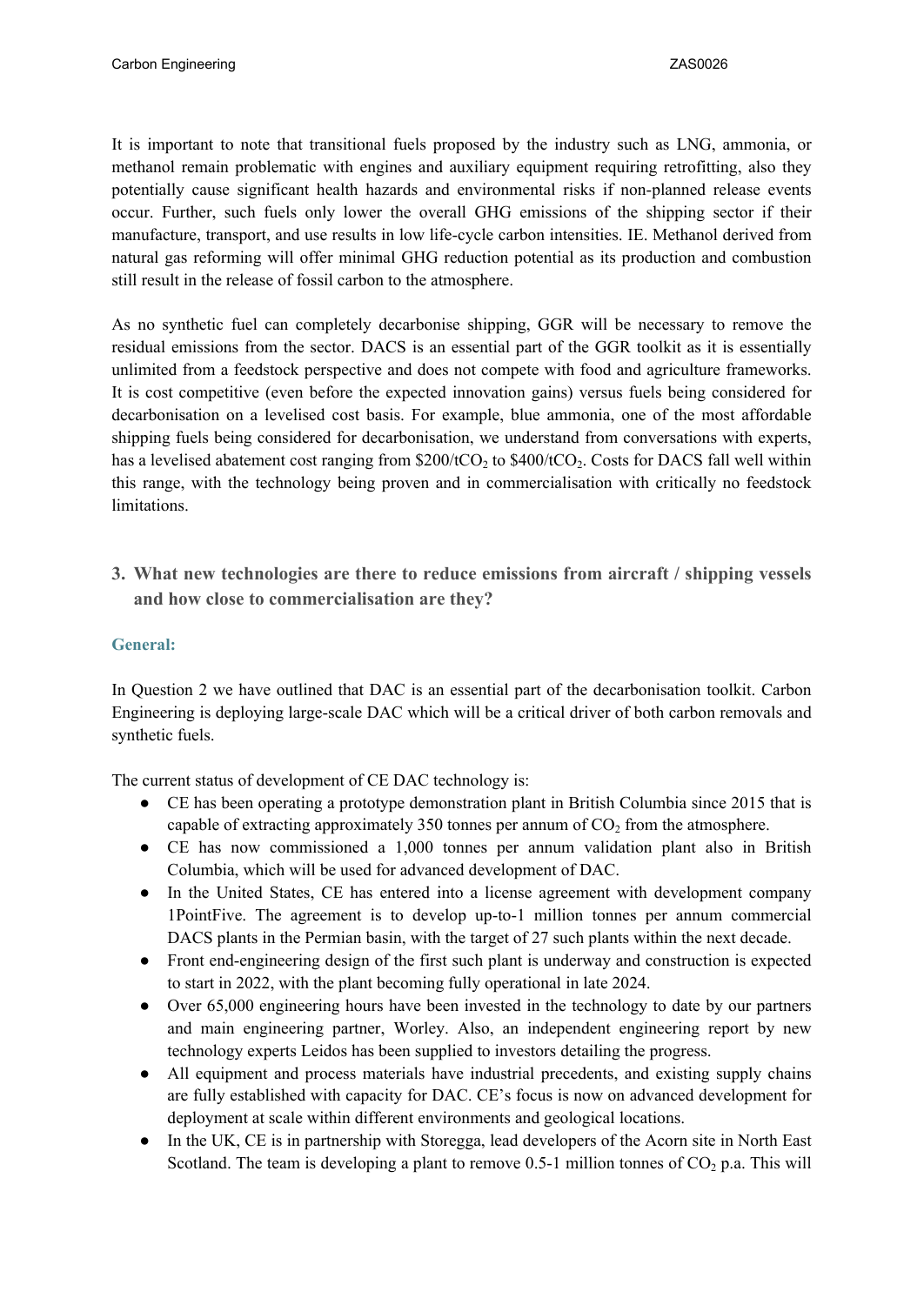be the first industrial DACS plant in the UK with a slated start date targeting 2026 for full operation. The project is currently in pre-FEED.

And CE's DAC for synthetic fuels:

- Since 2017 CE has had the capability of producing synthetic fuels from its pilot plant in British Columbia, Canada. As a finalist in Natural Resources Canada's (NRCan's) Sky's the limit competition, CE carried out a project to prove the AIR TO FUELS<sup>TM</sup> SAF technology and progress CE's SAF business. CE successfully completed the project in 2021, including producing and testing a SAF sample through test methods under ASTM D7566 and ASTM D1655. CE has submitted the final project deliverables to NRCan, and we are waiting for the announcement on the final competition winner in Q1 2022.
- In the UK, Carbon Engineering has partnered with LanzaTech UK in the DfT's Green Fuels Green Skies competition (GFGS) to investigate the feasibility of combining CE's DAC technology of capturing atmospheric CO2 and feeding it into LanzaTech's gas fermentation process to produce ultra low carbon jet fuel. This first of kind project will investigate the feasibility of a large scale commercial air-to-jet fuel production facility that will produce more than 100 million litres of Sustainable Air Fuel (SAF) per annum, here in the UK.
- **4. How should the Government's net zero aviation strategy support UK industry in the development and uptake of technologies, fuels and infrastructure to deliver net zero shipping and aviation?**

# **General:**

Creating and implementing the correct market leading strategy and subsequent policies early on is vitally important, as failure to do so would significantly endanger the industry's ability to invest, implement and improve the latest and emerging technologies that will empower and support the UK government's decarbonisation objectives and ambition.

**Incentivising GGR for both aviation and shipping:** In order to scale-up GGR, and particularly DACS solutions, at the rate required to deliver on the net zero targets for aviation and shipping, CE believes the following action is needed from the UK Government:

**Publish a comprehensive GGR strategy ahead of COP26**: This document should set specific science-based targets for GGR in addition to reductions, which will serve to increase investor long term confidence in the first plants to be developed in the UK.

**Accelerate GGR business models:** Government policy on incentivising point-source carbon capture and storage (CCS) technology and business models is progressing at pace, but discussions on incentivising GGR technologies and business models is still only at the early consultation phase. GGR incentivisation policy needs to run in parallel, rather than lag behind CCS policy development, so we call for a coherent GGR strategy setting out policy incentive proposals to commercialise the technology before the COP26 Conference in November.

**Add DACS into the upcoming SAF mandate mechanism**: Permanent carbon removals from DACS should be eligible for SAF mandate compliance and treated as equivalent to net reductions from fossil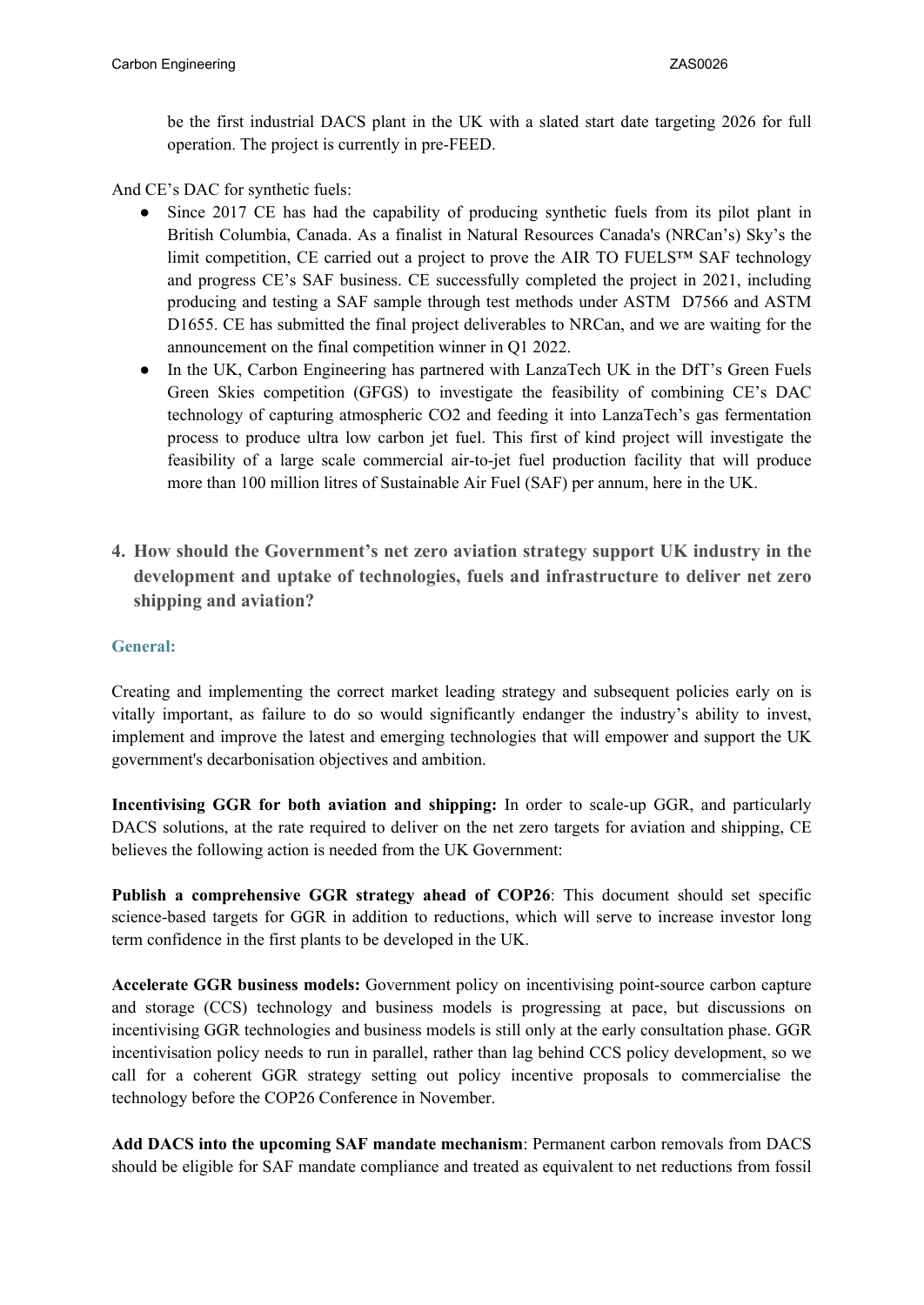fuel switching to SAF. A comprehensive precedent has been set by California's LCFS, which includes DACS, whereby projects can directly generate credits so long as they comply with the quantification methodology and permanent removal protocols. This is a global policy blueprint that has effectively reduced lifecycle emissions from transport fuels, whilst also incentivising strategic technologies like DACS. It allows for flexibility to meet targets as fuels made from all feedstocks and via all conversion methods are eligible, but participate on the basis of stringent life-cycle assessment which accurately measures their net contribution of emissions to/from the atmosphere.

## **Incentivising sustainable aviation fuels**

We believe the following critical measures would assist the UK in being a globally competitive supplier of SAF, with SAF availability and subsequent pricing supporting the uptake in SAF usage in with this consultation:

- 1. A SAF price support mechanism (e.g. CfD) that supports the financing of SAF plants, due to investor confidence. The key elements of this are:
	- Fixed contract length and strike price (the price which the producer receives). This mechanism removes supply uncertainty in the market for UK produced SAF, and provides plant investment confidence in terms of revenue generation.
	- Carbon or other tradable credits for SAF customers this could be construed as one of the biggest risks facing investment into SAF projects.
	- Price setting through administrative action / negotiation in the first round of SAF contracts (since the market is not mature enough to support an auction) – auctions will be appropriate later for a maturing SAF market that grows in line with consultation up-take scenarios.
	- $\circ$  Incentivisation based on well-to-wing carbon intensity (see further detail below). This would ensure a balanced perspective and outcome on feedstock/technology combinations that will quickly become of strategic importance to the UK.
	- $\circ$  A funding mechanism that is consistent with the SAF mandate and designed so as to minimise carbon leakage throughout the supply chain and production of SAF.
- 2. Finance made available for first-of-a-kind projects through the UK Infrastructure Bank. Support in the form of e.g. equity, debt or loan guarantees has been demonstrated to stimulate private sector investment, most notably in the US.
- 3. Continued international engagement through ICAO and with the EU, to maximise policy alignment, minimise the risk of carbon leakage and disadvantage to UK industry, and help to achieve a global plan for aviation in line with science-based targets and emerging technology / operational efficiency.
- 4. A mandate for SAF based on GHG reduction; this should ensure that the long-term market is aligned with the ultimate objective. It is essential GHG reduction is based on the full picture of climate impact, i.e. a well-to-wing basis (please see below).
- 5. Representation of synthetic fuel players on the Jet Zero Council to ensure attention is both on the near term (waste-based) and the long term (synthetic fuels)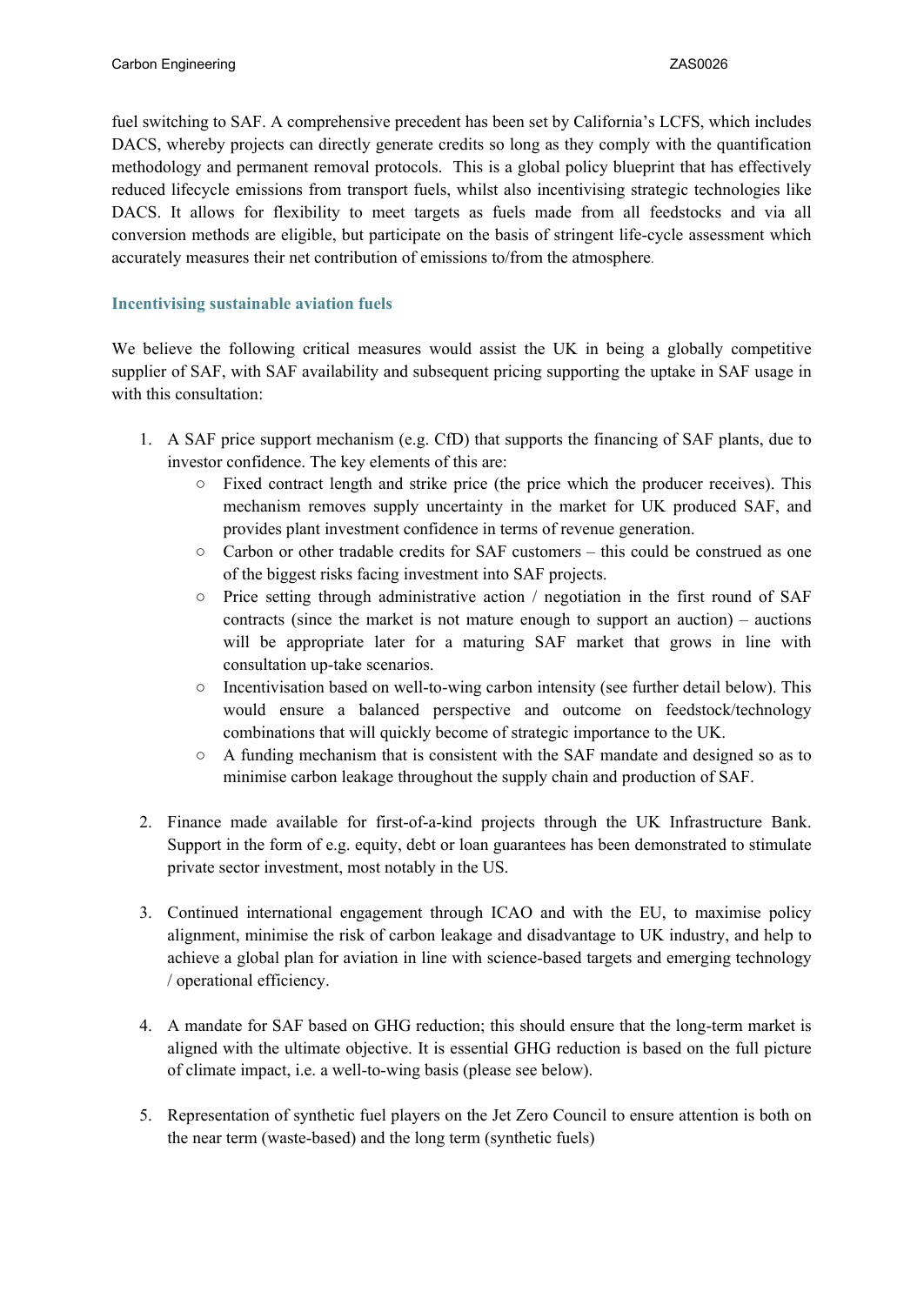CE encourages the UK government to look at proven examples from other countries who have proactively supported and progressed SAF development to help accelerate their countries decarbonisation progress. Specifically, the USA has taken and is considering multiple fundamental significant steps to reduce the cost of SAF to airlines, bringing it closer to the cost of fossil jet fuel, and significantly boosting the US SAF market position. For example, several features of the US policy landscape make it an attractive market environment for SAF investment and this has led to the construction of early commercial SAF projects. The US SAF policy features include:

- A robust traded market in GHG reductions within the California Low Carbon Fuel Standard. This precipitates predictable volume demand, several years' of trading history, and a realistic pricing structure several times that of UK ETS  $(\$185/T CO<sub>2e</sub>$ , as of 2-8 August 2021). Note that a similar program exists in Oregon, and that state-level LCFS programs are subject of active legislation in Washington, New Mexico, and New York, among others.
- Loan guarantees that provide investment security are provided through the Department of Energy (DoE), these loans do not require equal risk from commercial lenders, thus early derisking of projects has stimulated the market.
- Substantial federal grants up to \$70M per project, have been provided.
- The potential eligibility of carbon capture projects for tax exempt bonds with favourable interest rates. are provided to developers of industry leading SAF production projects.
- 45Q tax credits for Carbon Capture, Utilization, and Storage projects.
- The proposed SAF Blender's Tax Credit of an additional \$1.50-\$2.00 per gallon (30-40p per litre) of produced SAF.
- Direct financial support indicated in the August 2021 U.S. Senate Infrastructure Bill included authorization of \$3.5 B USD for "regional DAC hubs", and \$7 B USD for "clean hydrogen hubs", both of which are anticipated to impact the US market for synthetic SAF.

#### **Well-t0-wing accounting**

The intention of the UK government is to reduce greenhouse gas (GHG) emissions from transportation. To achieve that goal, fuels made from all feedstocks and via all conversion methodologies should be eligible, but should participate on the basis of stringent life-cycle assessment which accurately measures their net physical contribution of GHGs to/from the atmosphere.

All fuel production pathways and feedstocks should be eligible for participation in the SAF mandate and any future mechanism designed to decarbonise transportation. But since not all feedstocks have the same potential to deliver GHG savings, a performance-based framework should be used to implement them under the mandate RTFO. This framework should be based on the full lifecycle accounting of GHG emissions generated during the production and usage of fuels - importantly including emissions incurred during the production and acquisition of feedstocks.

It is crucial that the accounting method chosen reflects the physical mass flow of GHG emissions to/from the atmosphere for the entire pathway, i.e. beginning with carbon feedstock production to carbon release upon fuel combustion. Pathways that yield co-product(s) to fuels should use an allocation method to aggregate total emissions to air, and attribute them to the fuel and other product(s). For example, if waste gas is recovered from a facility that manufactures steel, and is then supplied for  $CO<sub>2</sub>$ -to-fuel conversion, the life-cycle accounting methodology should aggregate all emissions associated with the production of steel (including upstream and downstream) and the emissions associated with conversion into fuel, refining and transport, and in-vehicle combustion, from mine to foundry, then onto SAF production.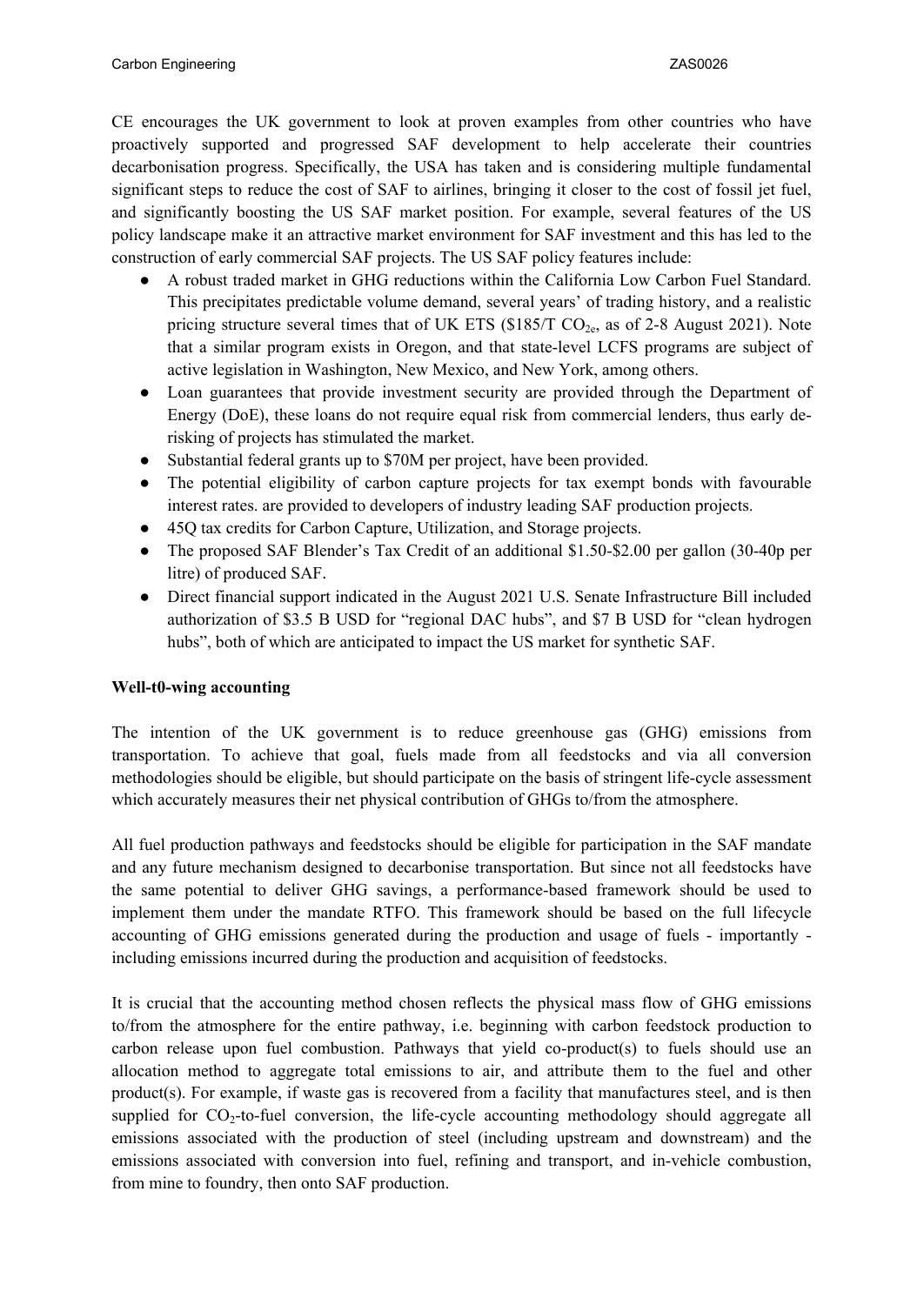The methodology chosen should then allocate the total-pool of GHG emissions to the steel product and the SAF fuel produced, either by mass, energy content (only applicable in use cases where the coproduct is electricity rather than steel), or financial value. If this full-scope aggregation of emissions and co-product allocation is not performed, it can allow fuel producers to incorrectly claim that "avoided emissions" (measured with respect to a counterfactual scenario) from the flue stack lower their fuel carbon intensity, which is equivalent to leaving all GHG emissions in the un-regulated product (steel) with the lower carbon pricing regime, and claiming all the benefit in the more tightly regulated product (SAF). This is equivalent to "carbon leakage", which the UK and many other nations are working to avoid, where benefits are claimed in high-value regulated markets and emissions are "shuffled away" into unregulated sectors. Put simply, counting 'avoided emissions' in calculating fuel carbon intensity can be gamed, whereas allocation of full life-cycle emissions cannot. CE strongly encourages reviewers to be cognizant of this distinction, as newer regulated markets are expected to incorporate "attributional" instead of "displacement" life-cycle carbon accounting, and pre-existing markets are expected to transition accordingly, at the recommendation of the academic LCA community. Support for fuels that only achieve low carbon intensities on a "displacement" basis could leave such fuels, and the systems they thrive within, open to criticism and/or financial risk if regulated markets transition to "attribution" LCA accounting as expected.

Another important consideration is to evaluate the counterfactual analysis of the UKs  $CO<sub>2</sub>$  feedstock. Is there an alternate use case for the  $CO<sub>2</sub>$  that enables higher GHG savings than the fuels pathway? With the UK committing to two CCUS clusters by the mid-2020s and four by 2030, the leading edge to curtail industrial CO<sub>2</sub> emissions will soon become carbon capture and storage. Permanent storage of these "non regulated" emissions would allow for higher GHG savings by returning these fossil fuel derived  $CO<sub>2</sub>$  emissions to geologic formations, whereas the fuel route would instead lead to a net addition of these fossil derived  $CO<sub>2</sub>$  industrial emissions to the atmosphere.

**5. What is the most equitable way to reduce aircraft passenger numbers (e.g. reforming air passenger duty and taxes, frequent flyer levies, bans on domestic flights where trains are available, restrictions on airport capacity)? Are there any policy mechanisms that could reduce our reliance on shipping?**

Government's desire to reduce the reliance on shipping and aircraft passenger numbers is commendable. Naturally, this direction has to have the balance of measuring the risk to the UK's economy and the public acceptance of potential travel restrictions. Market forces operating within a strong government framework that underpins the net zero aims of government would be the logical direction to undertake.

It is important that potential government levies operate on a level playing field. With levy generation scaled upon the lifecycle of GHG emissions collected, by organisations and individual end users of transport. Also, recipients of GHG levies should have the ability to offset their account via certifiable carbon removal credits. To ensure organisations or individuals don't usurp the process, the ability to use carbon removal credits should be limited per annum, and scaled to ensure an equitable outcome based on circumstantial factors of both organisations and individuals.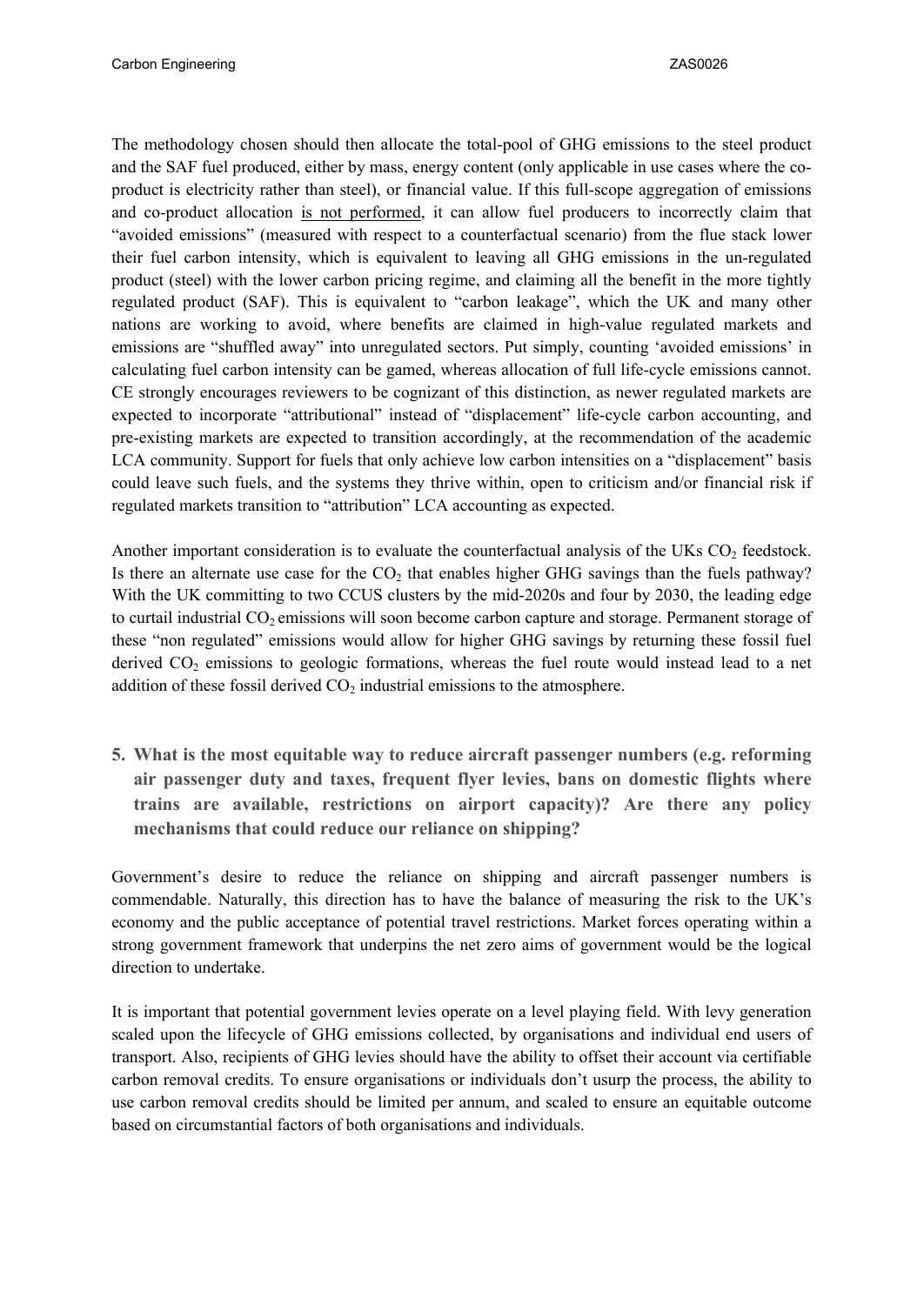The above direction would encourage a circular economy, with levies obtained then being deployed via incentivisation policy to expedite the green fuel economy that the government requires to obtain the net zero targets set out.

**6. What further action is needed by the International Civil Aviation Organization and International Maritime Organization to drive emissions reductions? What can the UK Government do to drive international action on emissions?**

## **Aviation:**

The International Civil Aviation Organisation should continue to push for a global agreement on a sympathetic global market based measure (GMBM) that encompasses technology deployment, operational effectiveness, infrastructural impact and places annual carbon emissions limits on aviation companies. This approach enables a platform of encouragement to the industry to innovate, invest and adopt low carbon fuels. The current ICAO targets and policies are lacking on two fronts

- There is no net zero by 2050 target
- CORSIA in its current form will not be sufficient to drive demand for carbon removals the implied carbon price is circa.\$5-30 per tonne of CO2 and the quality threshold is not sufficient to drive buyers towards high quality carbon removals. As members of Sustainable Aviation, we find the group broadly aligned to the Oxford net zero principles, i.e. 100% of offsetting by 2050 must be through permanent removals, as shown by diagram 1 below:



Diagram 1: Emissions Offsetting Portfolio 2020 to 2050 (Reference: Oxford Principles for Net Zero Aligned Carbon Offsetting 2020).

We believe that there is a *significant role for the DfT* in mandating this trajectory and influencing ICAO to adopt similar policy through CORSIA. We believe a pragmatic target could be 10% of offsets from permanent removals by 2030, 40% by 2040 and 100% by 2050.

# **Shipping:**

The IMO must create a framework to account for emissions in the shipping industry. The lack of jurisdiction and accountability for ownership of vessels hinders the sector's ability to decarbonise. Energy efficiency requirements, set by the IMO under its 2018 initial strategy, have a minimal impact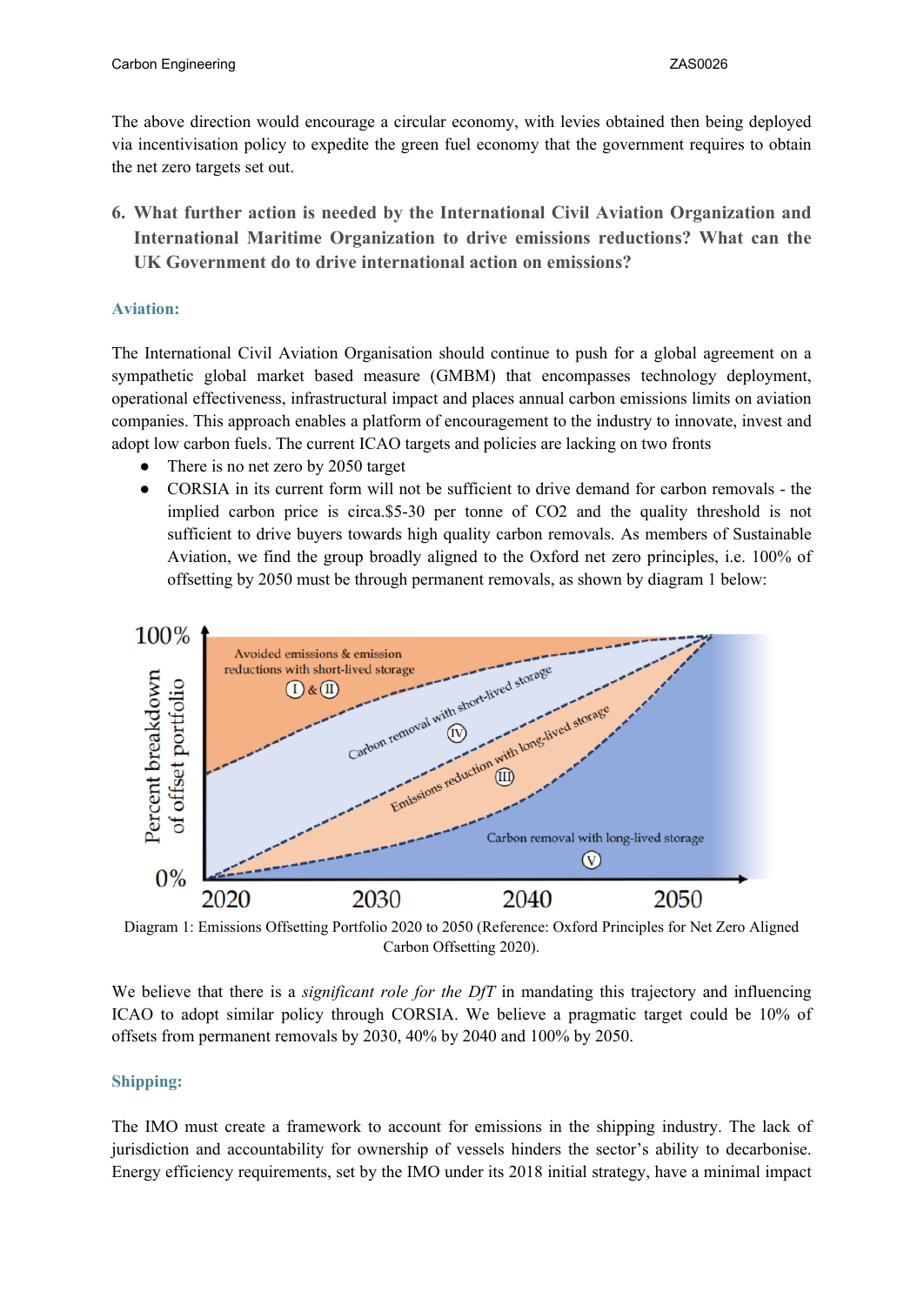on CO<sup>2</sup> reduction, with our estimates envisaging an 1% reduction by 2050. The IMO should push for obligations, such as the LCFS, to include shipping emissions and formulate a CORSIA equivalent for the industry. Emission reductions should focus on supporting the uptake of clean and scalable fuels from non-biological origins to meet reduction targets.

The UK Government set out its maritime decarbonisation strategy in 2019 under the Clean Maritime Plan. The strategy could act as a standard that the industry could take a national, rather than an international, approach to decarbonisation.

**7. How effective will the global offsetting scheme for international airlines (ICAO's CORSIA) and the UK and EU ETS be at stimulating technology improvement and/ or behaviour change to reduce emissions from aviation / shipping?**

CE believes that, due to the high reliance on dense energy carriers and the high costs of infrastructure turn-over unique to the aviation and shipping sectors, permanent physical carbon removal will be critical to achieving decarbonization targets at viable costs. Today's pathways to achieve permanent physical carbon removal with high integrity (BECCS, DACCS, and some forms of engineered weathering) typically have costs far in excess of forecast credit prices within ICAO CORSIA and the UK-ETS.

The aviation and shipping sectors cannot afford to wait for greater stringency in CORSIA and UK-ETS to develop over coming years in order to create a sufficient market price to enable large-scale investment in carbon removal projects. They must instead pursue and accomplish two goals at once:

- 1. Encourage emissions reductions at lowest cost through market-based mechanisms (such as ICAO CORSIA and UK-ETS), and;
- 2. Enable the deployment and scale-up of carbon removal facilities in the 2020's to develop a sufficient industrial base such that carbon removal can tackle the "residual emissions" which will persist in aviation and shipping.

Achieving both goals 1 and 2 will require committed policy support beyond what exists in today's landscape and what will exist in ICAO CORSIA and the UK-ETS in coming years. Such augmented support could take the form of:

- Targeted Government action to support early deployment (e.g. Direct procurement).
- "Enhanced" incorporation in existing policies and markets (e.g. Inclusion in high-value RTFO) development fuel category, inclusion in UK ETS with a temporary CfD mechanism).
- Implementation of new policy to promote GGR in addition to measures and markets targeted at reduction (e.g. Carbon take-back).

The primary goal of these Targeted and Enhanced measures is to provide sufficient value and revenue certainty to early plants so developers can raise capital to deploy at scale

It is then expected that as GGR scales and costs come down, and as the broader economy moves to addressing more difficult sources of emissions, that "enhanced" measures for GGR will no longer be needed. (i.e. the shadow price of carbon exceeds the cost of GGR.)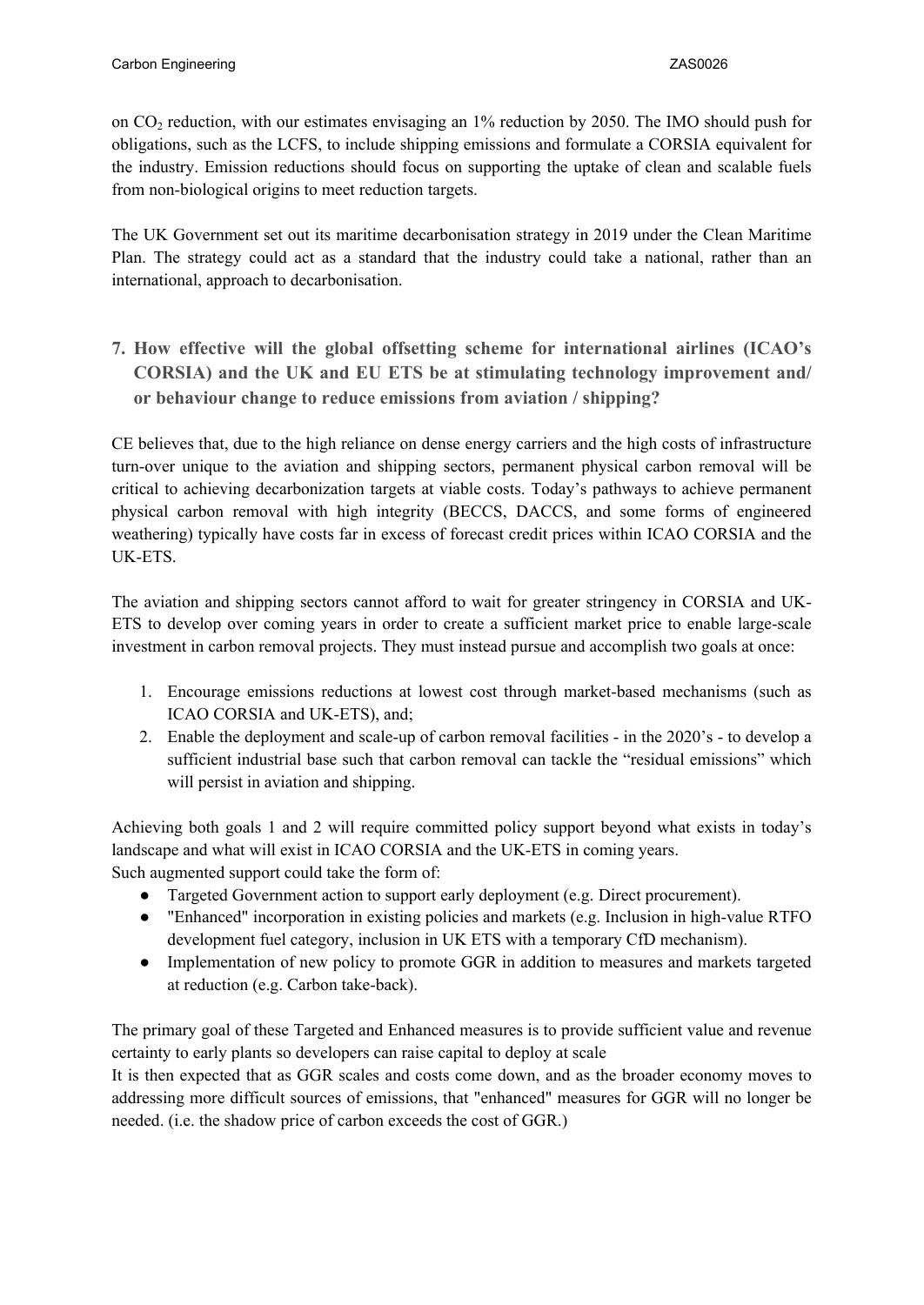Further to these dedicated support mechanisms, we also address shortcomings with ICAO CORSIA and UK-ETS from the perspective of a carbon removal provider.

#### **Aviation - CORSIA:**

The current ICAO targets and policies are lacking on two fronts

- There is no net zero by 2050 target.
- CORSIA in its current form will not be sufficient to drive demand for carbon removals the implied carbon price is circa.\$5-30 per tonne of CO2 and the quality threshold is not sufficient to drive buyers towards high quality carbon removals. As members of Sustainable Aviation, we find the group broadly aligned to the Oxford net zero principles, i.e. 100% of offsetting by 2050 must be through permanent removals (see diagram 1). We believe that there is a role for the DfT in mandating this trajectory and influencing ICAO to adopt similar policy through CORSIA. We believe a pragmatic target could be 10% of offsets from permanent removals by 2025, 25% by 2035 and 100% by 2050.

## **ETS:**

Broad 'schemes such as the UK ETS which include easier to decarbonise industries such as power will generate credits from cheaper removal and avoidance products. Prices in the ETS *will not be high enough* in the near-term to support permanent GGR without intervention (see diagram 2).

It should be noted that the EU ETS (and the similar California Cap & Trade) to date has not been successful in incentivising GGR. These are broad schemes which rightly include easier to decarbonise sectors such as power where credits can be generated by reduction and avoidance at source with mature and cost-effective substitutes. As a result, credit prices are typically lower than what is required to motivate most types of GGR today.

The ETS could be used with specific carve outs for removals, targeted as specific hard to decarbonise sectors such as aviation and shipping, or with a CfD in place until the shadow carbon price meets with the cost of permanent removals. The ETS is not suitable for land-based removals which do not offer the permanence nor MRV credentials of engineered solutions, and are generally lower cost today than reductions and could therefore disincentivise highly effective reduction pathways. However, the higher cost of permanent removals means ETS is well aligned to this principle.